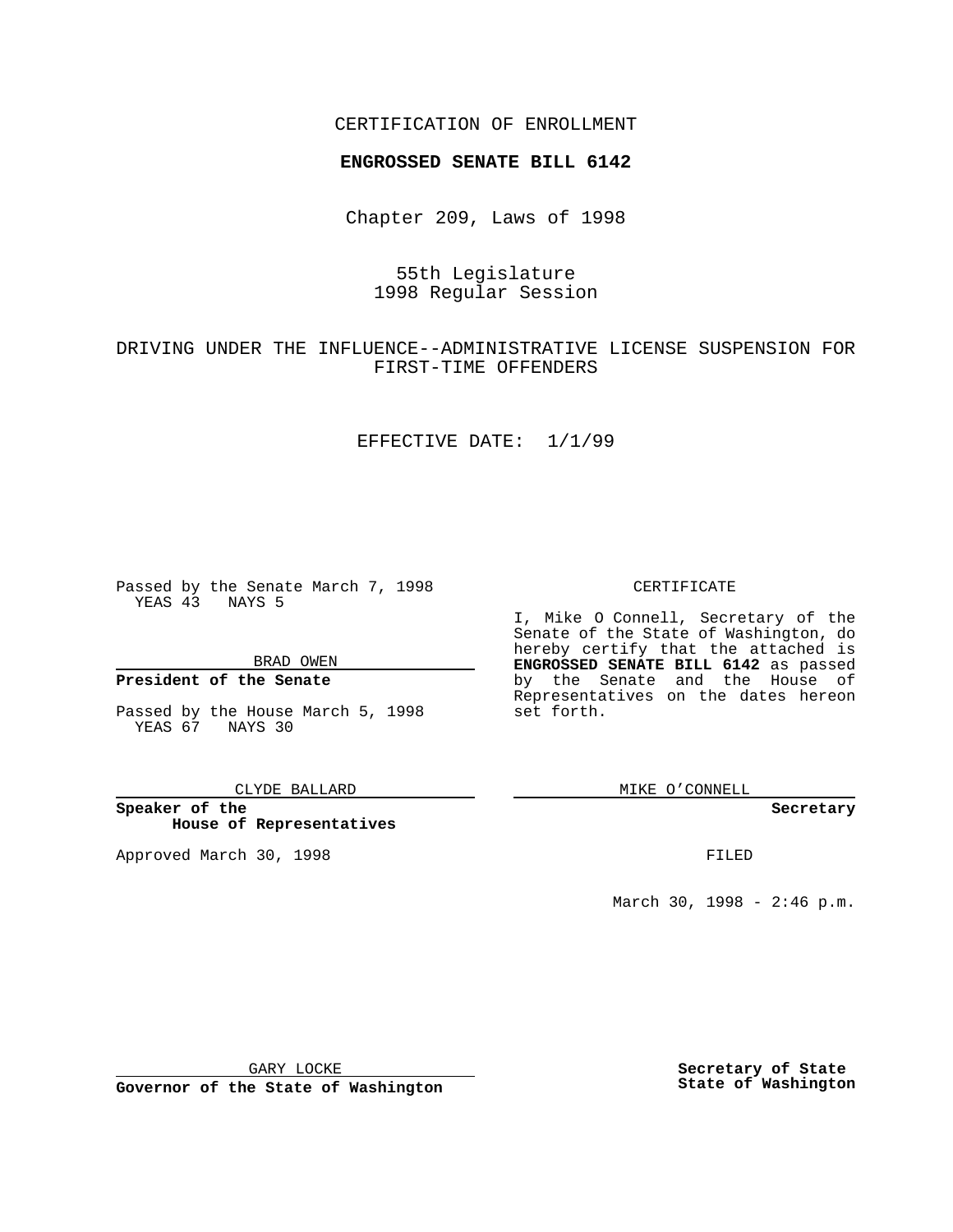## **ENGROSSED SENATE BILL 6142** \_\_\_\_\_\_\_\_\_\_\_\_\_\_\_\_\_\_\_\_\_\_\_\_\_\_\_\_\_\_\_\_\_\_\_\_\_\_\_\_\_\_\_\_\_\_\_

\_\_\_\_\_\_\_\_\_\_\_\_\_\_\_\_\_\_\_\_\_\_\_\_\_\_\_\_\_\_\_\_\_\_\_\_\_\_\_\_\_\_\_\_\_\_\_

### AS AMENDED BY THE HOUSE

Passed Legislature - 1998 Regular Session

### **State of Washington 55th Legislature 1998 Regular Session**

**By** Senators Kline, Roach, Patterson, Fairley, Swecker, T. Sheldon, Goings, Rasmussen, Oke and Benton

Read first time 01/12/98. Referred to Committee on Law & Justice.

 AN ACT Relating to administrative license suspension for first-time violators of laws against driving or being in actual physical control of a motor vehicle while under the influence of intoxicating liquor or any drug; amending RCW 46.20.308, 46.20.3101, 46.20.355, and 46.20.391; creating a new section; prescribing penalties; and providing an effective date.

BE IT ENACTED BY THE LEGISLATURE OF THE STATE OF WASHINGTON:

 **Sec. 1.** RCW 46.20.308 and 1995 c 332 s 1 are each amended to read as follows:

 (1) Any person who operates a motor vehicle within this state is deemed to have given consent, subject to the provisions of RCW 46.61.506, to a test or tests of his or her breath or blood for the purpose of determining the alcohol concentration or presence of any drug in his or her breath or blood if arrested for any offense where, at the time of the arrest, the arresting officer has reasonable grounds to believe the person had been driving or was in actual physical control of a motor vehicle while under the influence of intoxicating liquor or any drug or was in violation of RCW 46.61.503.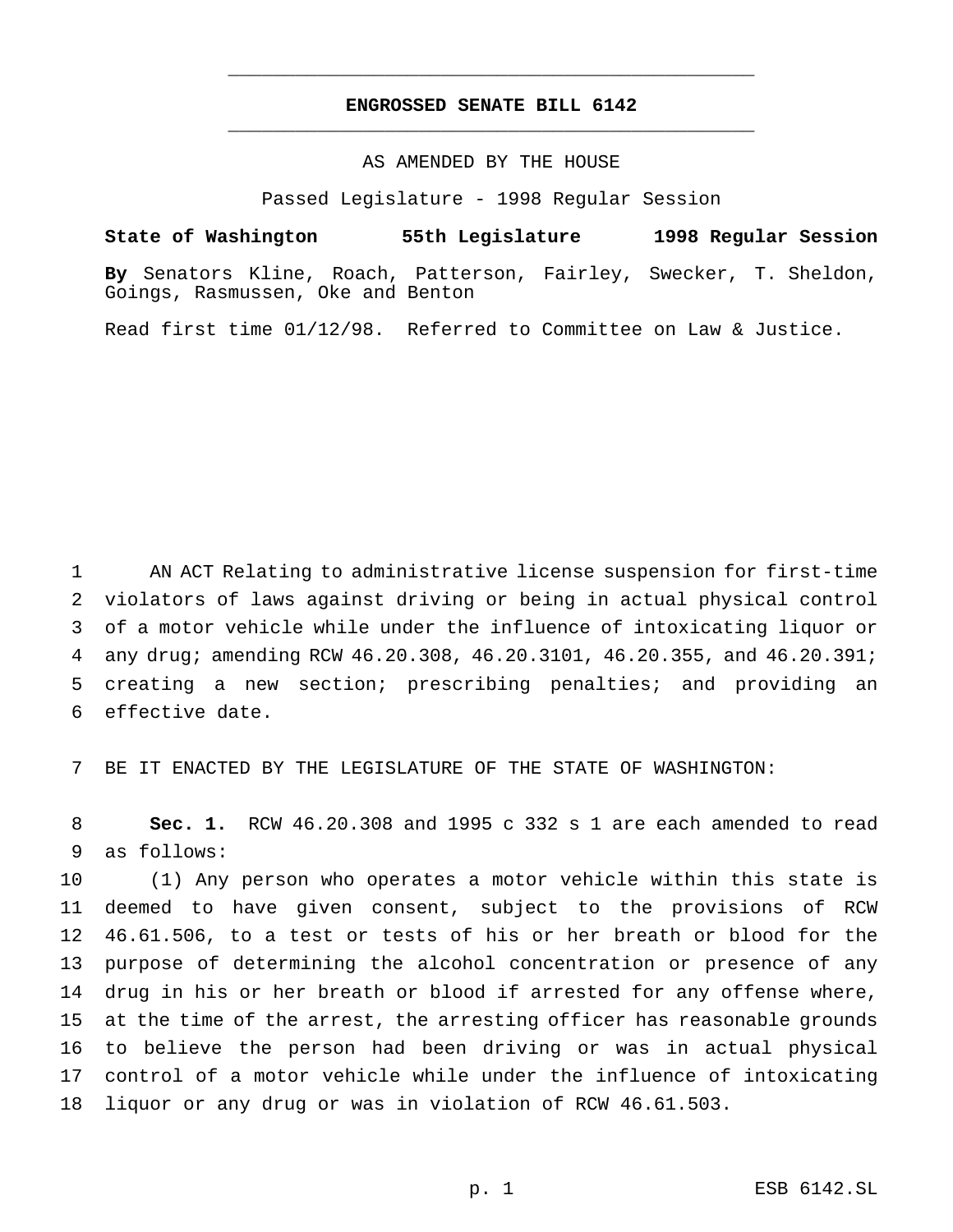(2) The test or tests of breath shall be administered at the direction of a law enforcement officer having reasonable grounds to believe the person to have been driving or in actual physical control of a motor vehicle within this state while under the influence of intoxicating liquor or the person to have been driving or in actual physical control of a motor vehicle while having alcohol in a concentration of 0.02 or more in his or her system and being under the age of twenty-one. However, in those instances where the person is incapable due to physical injury, physical incapacity, or other physical limitation, of providing a breath sample or where the person is being treated in a hospital, clinic, doctor's office, emergency medical vehicle, ambulance, or other similar facility in which a breath testing instrument is not present or where the officer has reasonable grounds to believe that the person is under the influence of a drug, a blood test shall be administered by a qualified person as provided in RCW 46.61.506(4). The officer shall inform the person of his or her right to refuse the breath or blood test, and of his or her right to have additional tests administered by any qualified person of his or her choosing as provided in RCW 46.61.506. The officer shall warn the driver that:

 (a) His or her license, permit, or privilege to drive will be revoked or denied if he or she refuses to submit to the test;

 (b) His or her license, permit, or privilege to drive will be 24 suspended, revoked, or denied( $(-, or$  placed in probationary status)) if the test is administered and the test indicates the alcohol concentration of the person's breath or blood is 0.10 or more, in the case of a person age twenty-one or over, or 0.02 or more in the case of 28 a person under age twenty-one; and

 (c) His or her refusal to take the test may be used in a criminal trial.

 (3) Except as provided in this section, the test administered shall be of the breath only. If an individual is unconscious or is under arrest for the crime of vehicular homicide as provided in RCW 46.61.520 or vehicular assault as provided in RCW 46.61.522, or if an individual is under arrest for the crime of driving while under the influence of intoxicating liquor or drugs as provided in RCW 46.61.502, which arrest results from an accident in which there has been serious bodily injury to another person, a breath or blood test may be administered without the consent of the individual so arrested.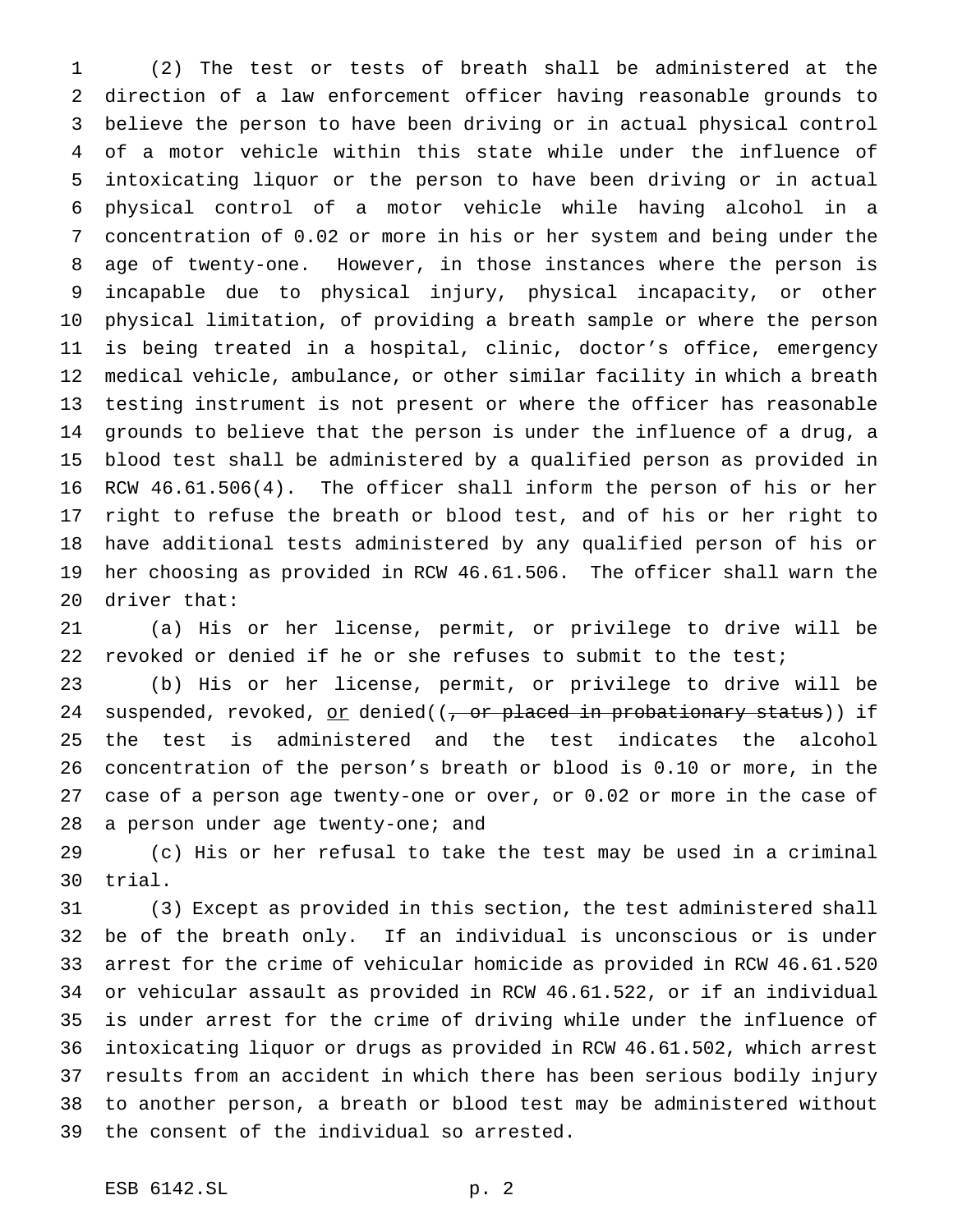(4) Any person who is dead, unconscious, or who is otherwise in a condition rendering him or her incapable of refusal, shall be deemed not to have withdrawn the consent provided by subsection (1) of this section and the test or tests may be administered, subject to the provisions of RCW 46.61.506, and the person shall be deemed to have received the warnings required under subsection (2) of this section.

 (5) If, following his or her arrest and receipt of warnings under subsection (2) of this section, the person arrested refuses upon the request of a law enforcement officer to submit to a test or tests of his or her breath or blood, no test shall be given except as authorized under subsection (3) or (4) of this section.

 (6) If, after arrest and after the other applicable conditions and requirements of this section have been satisfied, a test or tests of the person's blood or breath is administered and the test results indicate that the alcohol concentration of the person's breath or blood is 0.10 or more if the person is age twenty-one or over, or is 0.02 or more if the person is under the age of twenty-one, or the person refuses to submit to a test, the arresting officer or other law enforcement officer at whose direction any test has been given, or the department, where applicable, if the arrest results in a test of the person's blood, shall:

 (a) Serve notice in writing on the person on behalf of the 23 department of its intention to suspend, revoke, or deny( $(-\sigma r)$  place in 24 probationary status)) the person's license, permit, or privilege to drive as required by subsection (7) of this section;

 (b) Serve notice in writing on the person on behalf of the department of his or her right to a hearing, specifying the steps he or she must take to obtain a hearing as provided by subsection (8) of this section;

 (c) Mark the person's Washington state driver's license or permit 31 to drive, if any, in a manner authorized by the department;

 (d) Serve notice in writing that the marked license or permit, if any, is a temporary license that is valid for sixty days from the date of arrest or from the date notice has been given in the event notice is given by the department following a blood test, or until the suspension, revocation, or denial of the person's license, permit, or privilege to drive is sustained at a hearing pursuant to subsection (8) of this section, whichever occurs first. No temporary license is valid to any greater degree than the license or permit that it replaces; and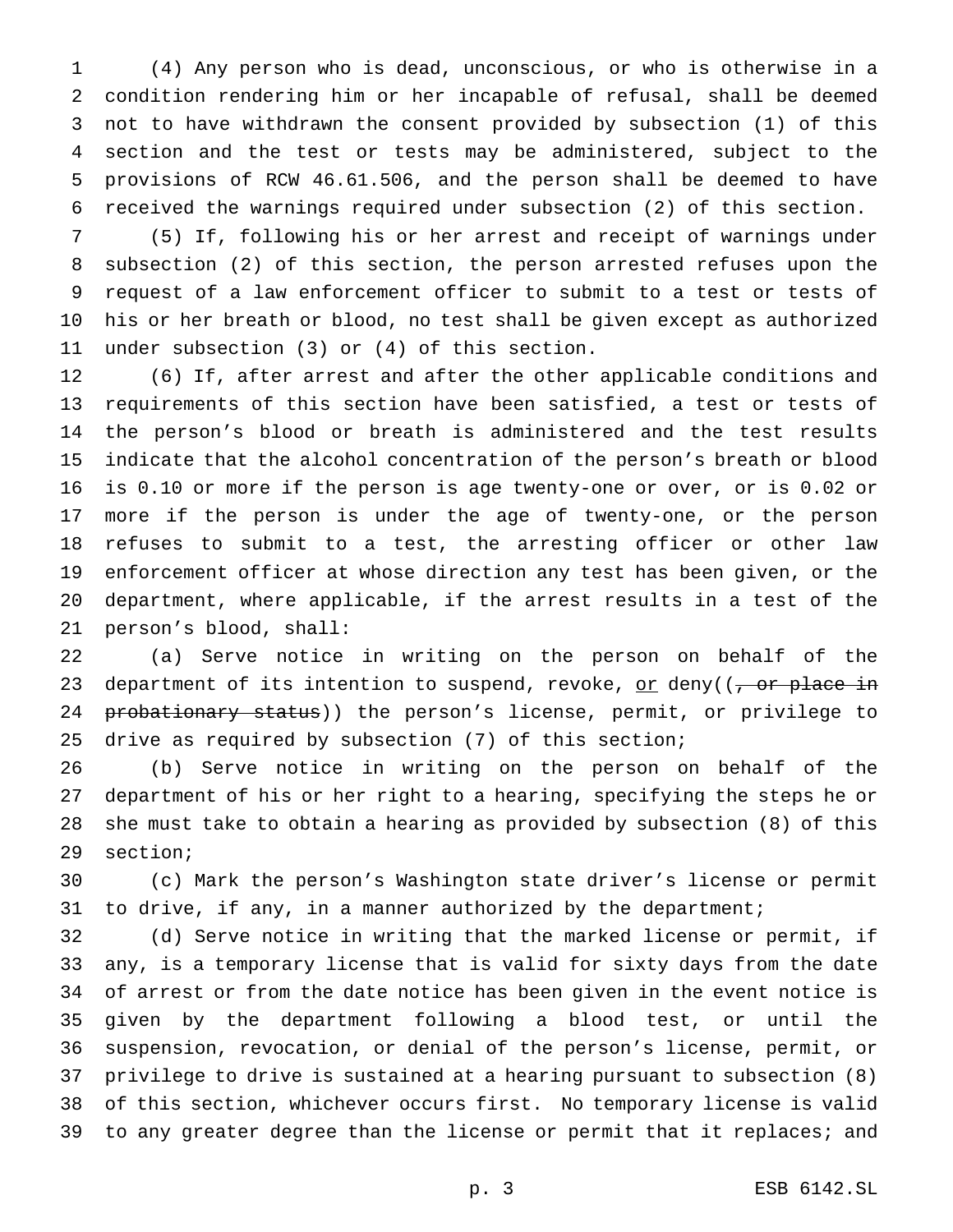(e) Immediately notify the department of the arrest and transmit to the department within seventy-two hours, except as delayed as the result of a blood test, a sworn report or report under a declaration authorized by RCW 9A.72.085 that states:

 (i) That the officer had reasonable grounds to believe the arrested person had been driving or was in actual physical control of a motor vehicle within this state while under the influence of intoxicating liquor or drugs, or both, or was under the age of twenty-one years and had been driving or was in actual physical control of a motor vehicle while having an alcohol concentration of 0.02 or more;

 (ii) That after receipt of the warnings required by subsection (2) of this section the person refused to submit to a test of his or her blood or breath, or a test was administered and the results indicated that the alcohol concentration of the person's breath or blood was 0.10 or more if the person is age twenty-one or over, or was 0.02 or more if the person is under the age of twenty-one; and

 (iii) Any other information that the director may require by rule. (7) The department of licensing, upon the receipt of a sworn report or report under a declaration authorized by RCW 9A.72.085 under 20 subsection (6)(e) of this section, shall suspend, revoke, or deny( $(-\sigma r)$ 21 <del>place in probationary status</del>)) the person's license, permit, or privilege to drive or any nonresident operating privilege, as provided 23 in RCW 46.20.3101, such suspension, revocation, or denial( $(-\text{or}$ 24 placement in probationary status) to be effective beginning sixty days from the date of arrest or from the date notice has been given in the event notice is given by the department following a blood test, or when sustained at a hearing pursuant to subsection (8) of this section, whichever occurs first.

 (8) A person receiving notification under subsection (6)(b) of this section may, within thirty days after the notice has been given, request in writing a formal hearing before the department. The person shall pay a fee of one hundred dollars as part of the request. If the request is mailed, it must be postmarked within thirty days after receipt of the notification. Upon timely receipt of such a request for a formal hearing, including receipt of the required one hundred dollar fee, the department shall afford the person an opportunity for a hearing. Except as otherwise provided in this section, the hearing is subject to and shall be scheduled and conducted in accordance with RCW 46.20.329 and 46.20.332. The hearing shall be conducted in the county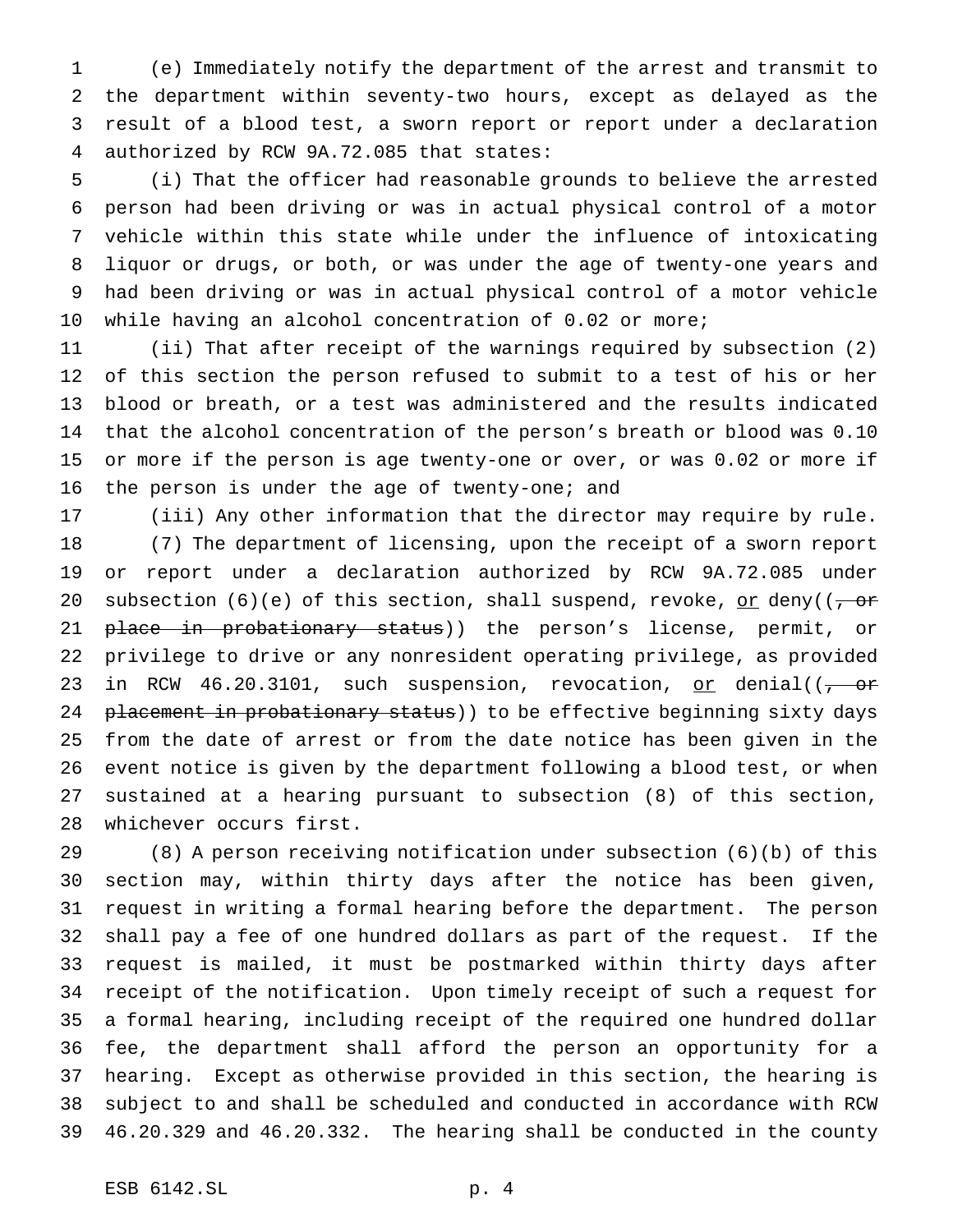of the arrest, except that all or part of the hearing may, at the discretion of the department, be conducted by telephone or other electronic means. The hearing shall be held within sixty days following the arrest or following the date notice has been given in the event notice is given by the department following a blood test, unless otherwise agreed to by the department and the person, in which case the action by the department shall be stayed, and any valid temporary license marked under subsection (6)(c) of this section extended, if the person is otherwise eligible for licensing. For the purposes of this section, the scope of the hearing shall cover the issues of whether a law enforcement officer had reasonable grounds to believe the person had been driving or was in actual physical control of a motor vehicle within this state while under the influence of intoxicating liquor or any drug or had been driving or was in actual physical control of a motor vehicle within this state while having alcohol in his or her system in a concentration of 0.02 or more and was under the age of twenty-one, whether the person was placed under arrest, and (a) whether the person refused to submit to the test or tests upon request of the officer after having been informed that such refusal would result in the revocation of the person's license, permit, or privilege to drive, or (b) if a test or tests were administered, whether the applicable requirements of this section were satisfied before the administration of the test or tests, whether the person submitted to the test or tests, or whether a test was administered without express consent as permitted under this section, and whether the test or tests indicated that the alcohol concentration of the person's breath or blood was 0.10 or more if the person was age twenty-one or over at the time of the arrest, or was 0.02 or more if the person was under the age of twenty- one at the time of the arrest. The sworn report or report under a declaration authorized by RCW 9A.72.085 submitted by a law enforcement officer is prima facie evidence that the officer had reasonable grounds to believe the person had been driving or was in actual physical control of a motor vehicle within this state while under the influence of intoxicating liquor or drugs, or both, or the person had been driving or was in actual physical control of a motor vehicle within this state while having alcohol in his or her system in a concentration of 0.02 or more and was under the age of twenty-one and that the officer complied with the requirements of this section.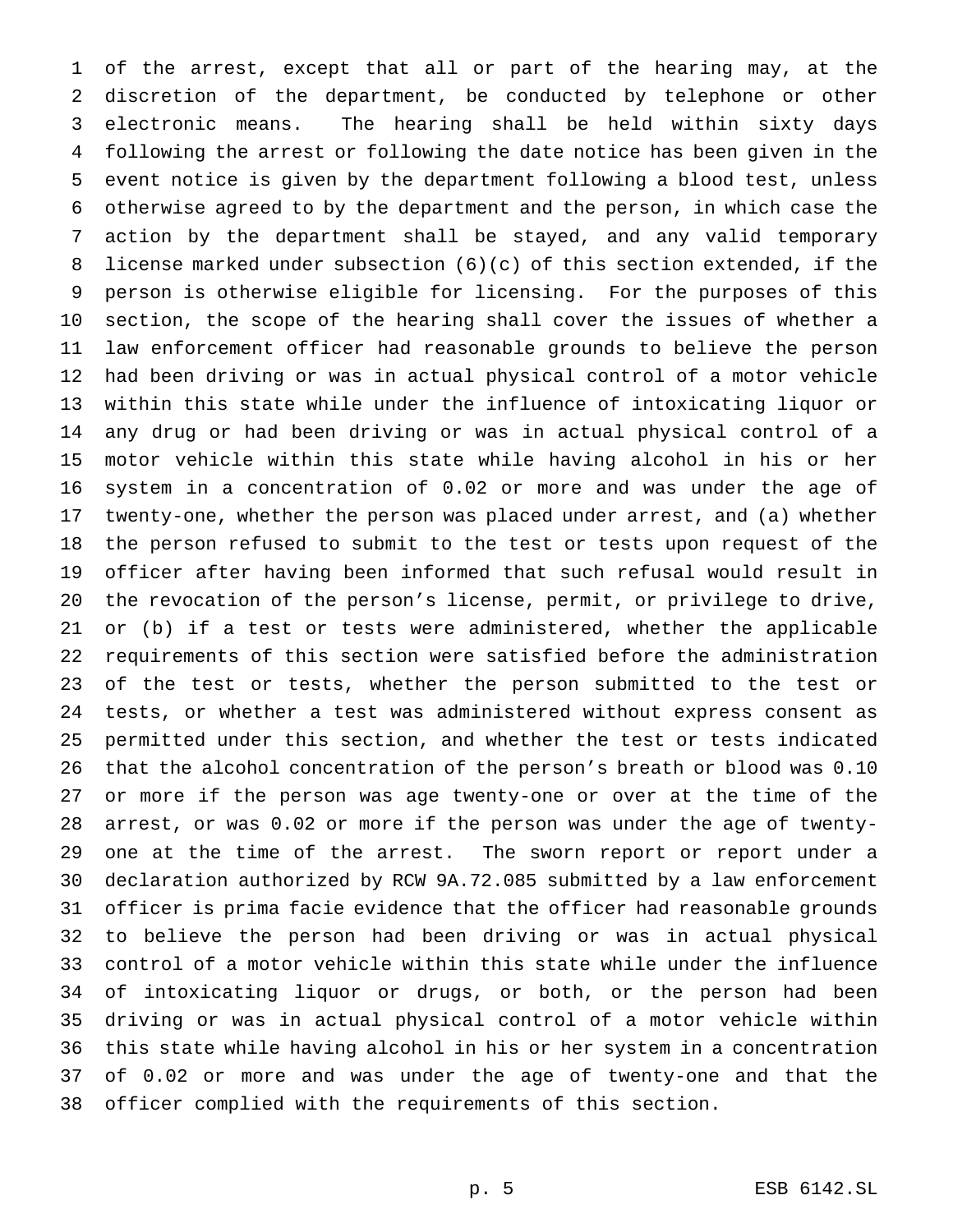A hearing officer shall conduct the hearing, may issue subpoenas for the attendance of witnesses and the production of documents, and shall administer oaths to witnesses. The hearing officer shall not issue a subpoena for the attendance of a witness at the request of the person unless the request is accompanied by the fee required by RCW 5.56.010 for a witness in district court. The sworn report or report under a declaration authorized by RCW 9A.72.085 of the law enforcement officer and any other evidence accompanying the report shall be admissible without further evidentiary foundation and the certifications authorized by the criminal rules for courts of limited jurisdiction shall be admissible without further evidentiary foundation. The person may be represented by counsel, may question witnesses, may present evidence, and may testify. The department shall 14 order that the suspension, revocation, or denial( $(-$ or placement in 15 probationary status)) either be rescinded or sustained.

16 (9) If the suspension, revocation, or denial( $(-$ or placement in 17 probationary status)) is sustained after such a hearing, the person 18 whose license, privilege, or permit is suspended, revoked, or denied( $(\tau$ 19 or placed in probationary status)) has the right to file a petition in the superior court of the county of arrest to review the final order of revocation by the department in the same manner as an appeal from a decision of a court of limited jurisdiction. The appellant must pay the costs associated with obtaining the record of the hearing before the hearing officer. The filing of the appeal does not stay the 25 effective date of the suspension, revocation, or denial( $(-\text{or placement}$ 26 in probationary status)). A petition filed under this subsection must include the petitioner's grounds for requesting review. Upon granting petitioner's request for review, the court shall review the 29 department's final order of suspension, revocation, or denial( $\sqrt{2}$ 30 placement in probationary status)) as expeditiously as possible. If judicial relief is sought for a stay or other temporary remedy from the department's action, the court shall not grant such relief unless the court finds that the appellant is likely to prevail in the appeal and that without a stay the appellant will suffer irreparable injury. If 35 the court stays the suspension, revocation, or denial( $(-\sigma r)$  placement 36 in probationary status)) it may impose conditions on such stay.

 (10) If a person whose driver's license, permit, or privilege to 38 drive has been or will be suspended, revoked, or denied( $(-$ or placed in 39 probationary status)) under subsection (7) of this section, other than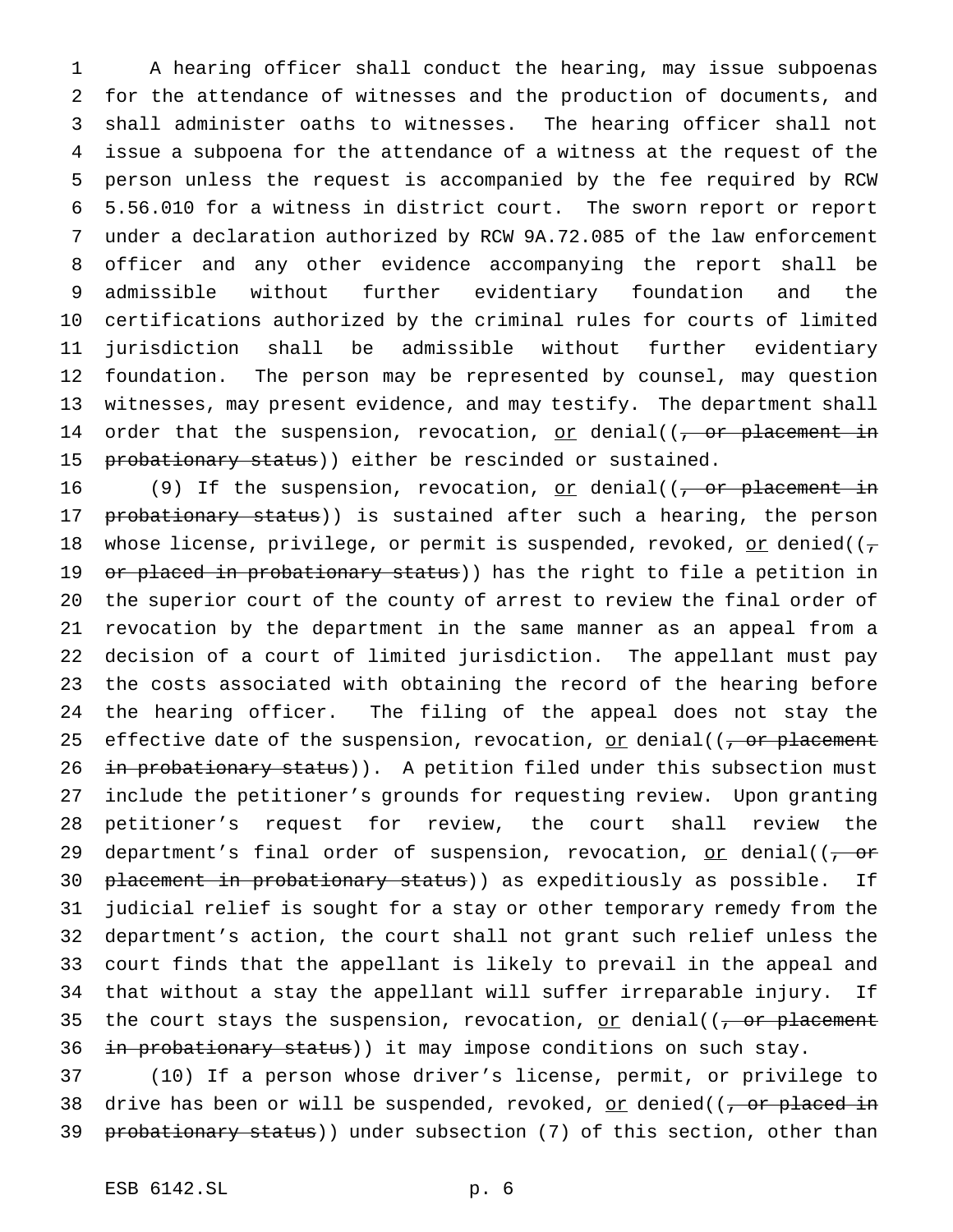as a result of a breath test refusal, and who has not committed an offense within the last five years for which he or she was granted a deferred prosecution under chapter 10.05 RCW, petitions a court for a deferred prosecution on criminal charges arising out of the arrest for which action has been or will be taken under subsection (7) of this section, the court may direct the department to stay any actual or 7 proposed suspension, revocation,  $or$  denial( $(-$  or placement in 8 probationary status)) for at least forty-five days but not more than 9 ninety days. If the court stays the suspension, revocation, or 10 denial((<del>, or placement in probationary status</del>)), it may impose conditions on such stay. If the person is otherwise eligible for licensing, the department shall issue a temporary license, or extend any valid temporary license marked under subsection (6) of this section, for the period of the stay. If a deferred prosecution treatment plan is not recommended in the report made under RCW 10.05.050, or if treatment is rejected by the court, or if the person declines to accept an offered treatment plan, or if the person violates any condition imposed by the court, then the court shall immediately direct the department to cancel the stay and any temporary marked license or extension of a temporary license issued under this subsection.

 A suspension, revocation, or denial imposed under this section, other than as a result of a breath test refusal, shall be stayed if the person is accepted for deferred prosecution as provided in chapter 10.05 RCW for the incident upon which the suspension, revocation, or denial is based. If the deferred prosecution is terminated, the stay shall be lifted and the suspension, revocation, or denial reinstated. If the deferred prosecution is completed, the stay shall be lifted and the suspension, revocation, or denial canceled.

 (11) When it has been finally determined under the procedures of this section that a nonresident's privilege to operate a motor vehicle in this state has been suspended, revoked, or denied, the department shall give information in writing of the action taken to the motor vehicle administrator of the state of the person's residence and of any state in which he or she has a license.

 **Sec. 2.** RCW 46.20.3101 and 1995 c 332 s 3 are each amended to read as follows: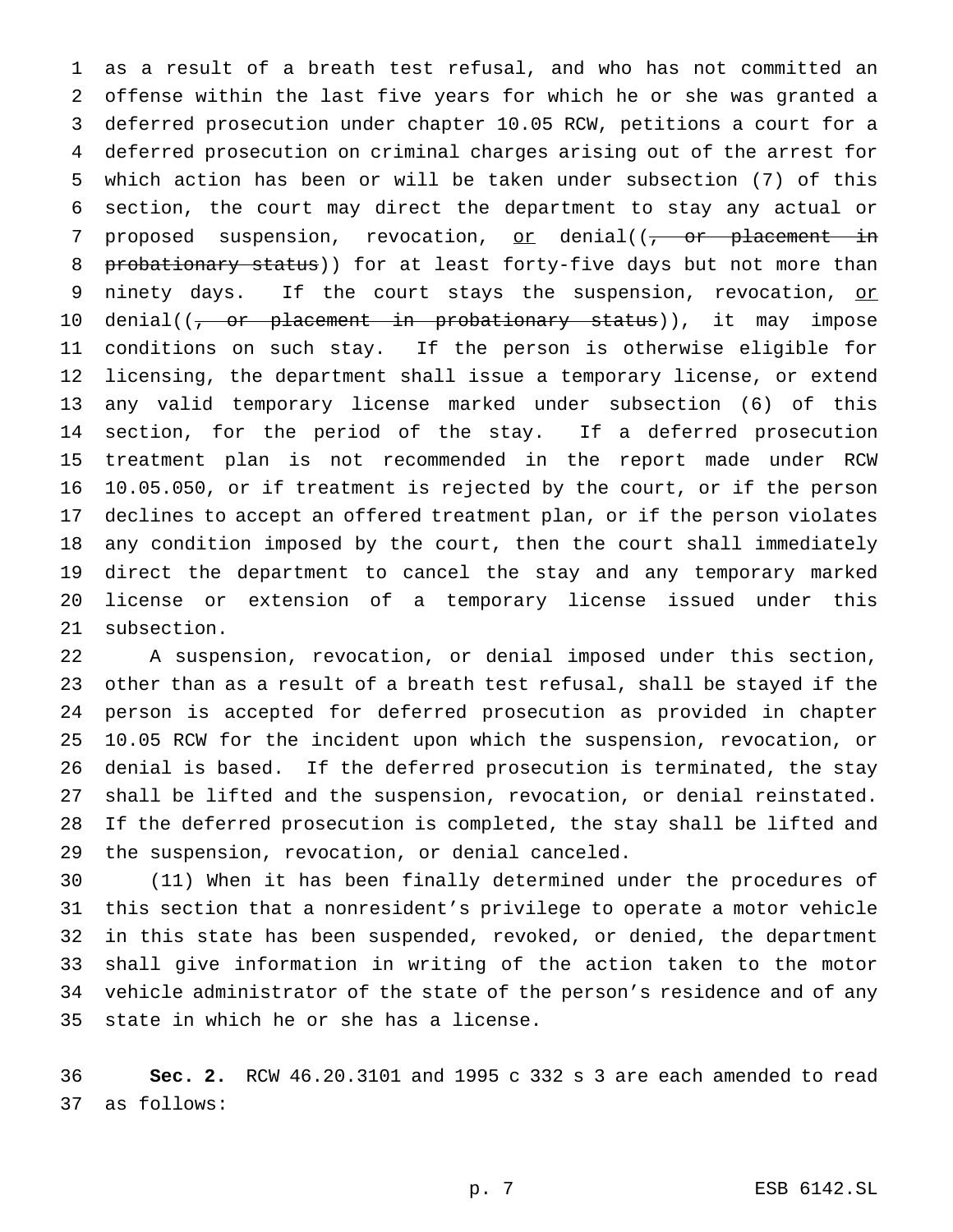Pursuant to RCW 46.20.308, the department shall suspend, revoke, or deny the arrested person's license, permit, or privilege to drive as follows:

(1) In the case of a person who has refused a test or tests:

 (a) For a first refusal within five years, where there has not been a previous incident within five years that resulted in administrative action under this section, revocation or denial for one year;

 (b) For a second or subsequent refusal within five years, or for a first refusal where there has been one or more previous incidents within five years that have resulted in administrative action under this section, revocation or denial for two years or until the person reaches age twenty-one, whichever is longer. A revocation imposed under this subsection (1)(b) shall run consecutively to the period of any suspension, revocation, or denial imposed pursuant to a criminal conviction arising out of the same incident.

 (2) In the case of an incident where a person has submitted to or been administered a test or tests indicating that the alcohol concentration of the person's breath or blood was 0.10 or more:

 (a) For a first incident within five years, where there has not been a previous incident within five years that resulted in 21 administrative action under this section, ((placement in probationary 22 status as provided in RCW 46.20.355)) suspension for ninety days;

 (b) For a second or subsequent incident within five years, revocation or denial for two years.

 (3) In the case of an incident where a person under age twenty-one has submitted to or been administered a test or tests indicating that the alcohol concentration of the person's breath or blood was 0.02 or more:

 (a) For a first incident within five years, suspension or denial for ninety days;

 (b) For a second or subsequent incident within five years, revocation or denial for one year or until the person reaches age twenty-one, whichever is longer.

 **Sec. 3.** RCW 46.20.355 and 1995 1st sp.s. c 17 s 1 are each amended to read as follows:

 (1) Upon ((placing a license, permit, or privilege to drive in 37 probationary status under RCW  $46.20.3101(2)(a)$ , or upon)) receipt of an abstract indicating a deferred prosecution has been granted under RCW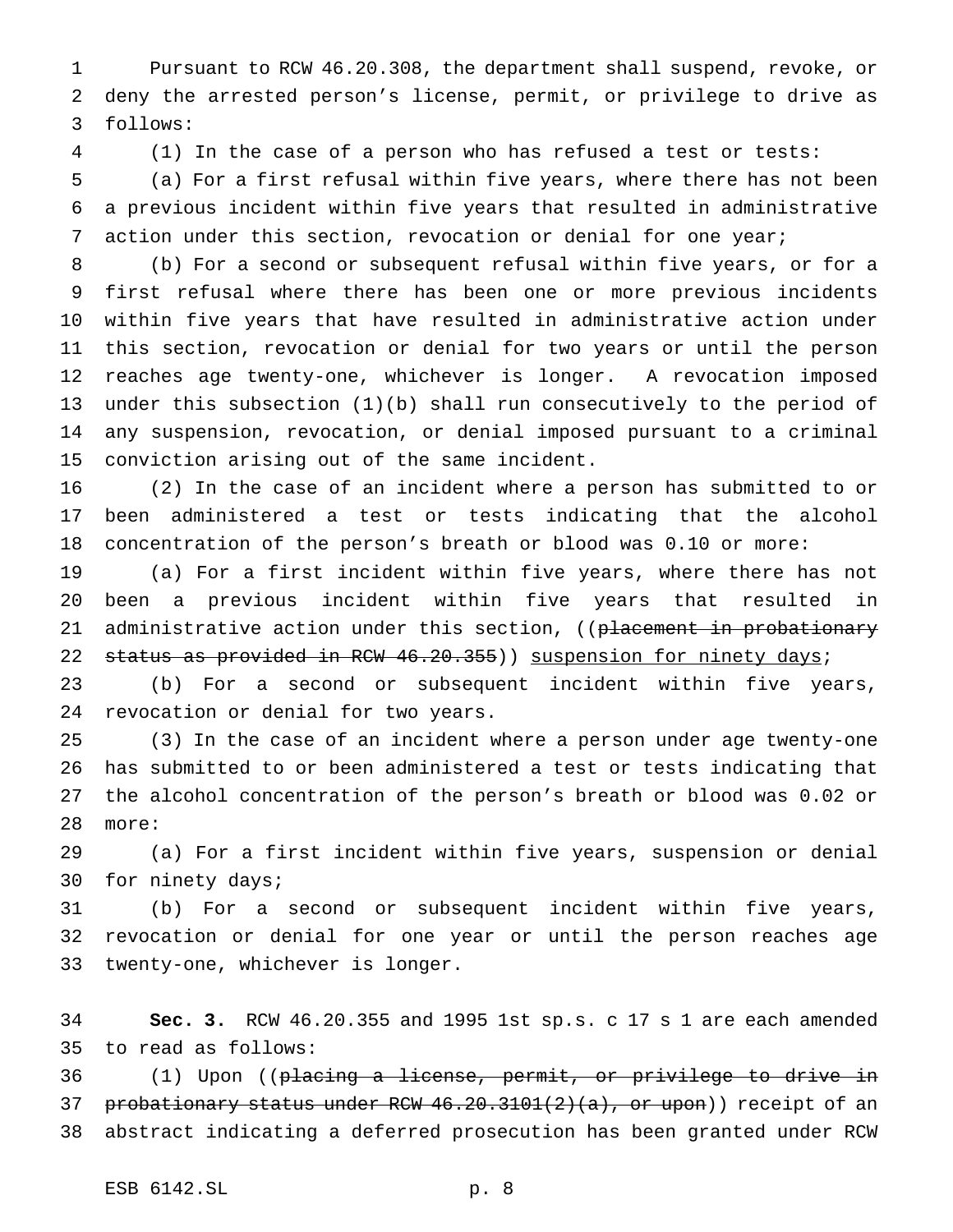10.05.060, or upon receipt of a notice of conviction of RCW 46.61.502 or 46.61.504, the department of licensing shall order the person to surrender any Washington state driver's license that may be in his or her possession. The department shall revoke the license, permit, or privilege to drive of any person who fails to surrender it as required by this section for one year, unless the license has been previously surrendered to the department, a law enforcement officer, or a court, or the person has completed an affidavit of lost, stolen, destroyed, or previously surrendered license, such revocation to take effect thirty days after notice is given of the requirement for license surrender.

 (2) The department shall place a person's driving privilege in 12 probationary status as required by RCW  $10.05.060$  ( $(-46.20.308, )$ ) or 46.61.5055 for a period of five years from the date the probationary status is required to go into effect.

 (3) Following receipt of an abstract indicating a deferred 16 prosecution has been granted under RCW 10.05.060, ((or following receipt of a sworn report under RCW 46.20.308 that requires immediate 18 placement in probationary status under RCW 46.20.3101(2)(a),)) or upon reinstatement or reissuance of a driver's license suspended or revoked as the result of a conviction of RCW 46.61.502 or 46.61.504, the department shall require the person to obtain a probationary license in order to operate a motor vehicle in the state of Washington, except as otherwise exempt under RCW 46.20.025. The department shall not issue the probationary license unless the person is otherwise qualified for licensing, and the person must renew the probationary license on the same cycle as the person's regular license would have been renewed until the expiration of the five-year probationary status period imposed under subsection (2) of this section.

 (4) For each original issue or renewal of a probationary license under this section, the department shall charge a fee of fifty dollars in addition to any other licensing fees required. Except for when renewing a probationary license, the department shall waive the fifty- dollar fee if the person has a probationary license in his or her possession at the time a new probationary license is required.

 (5) A probationary license shall enable the department and law enforcement personnel to determine that the person is on probationary status. The fact that a person's driving privilege is in probationary status or that the person has been issued a probationary license shall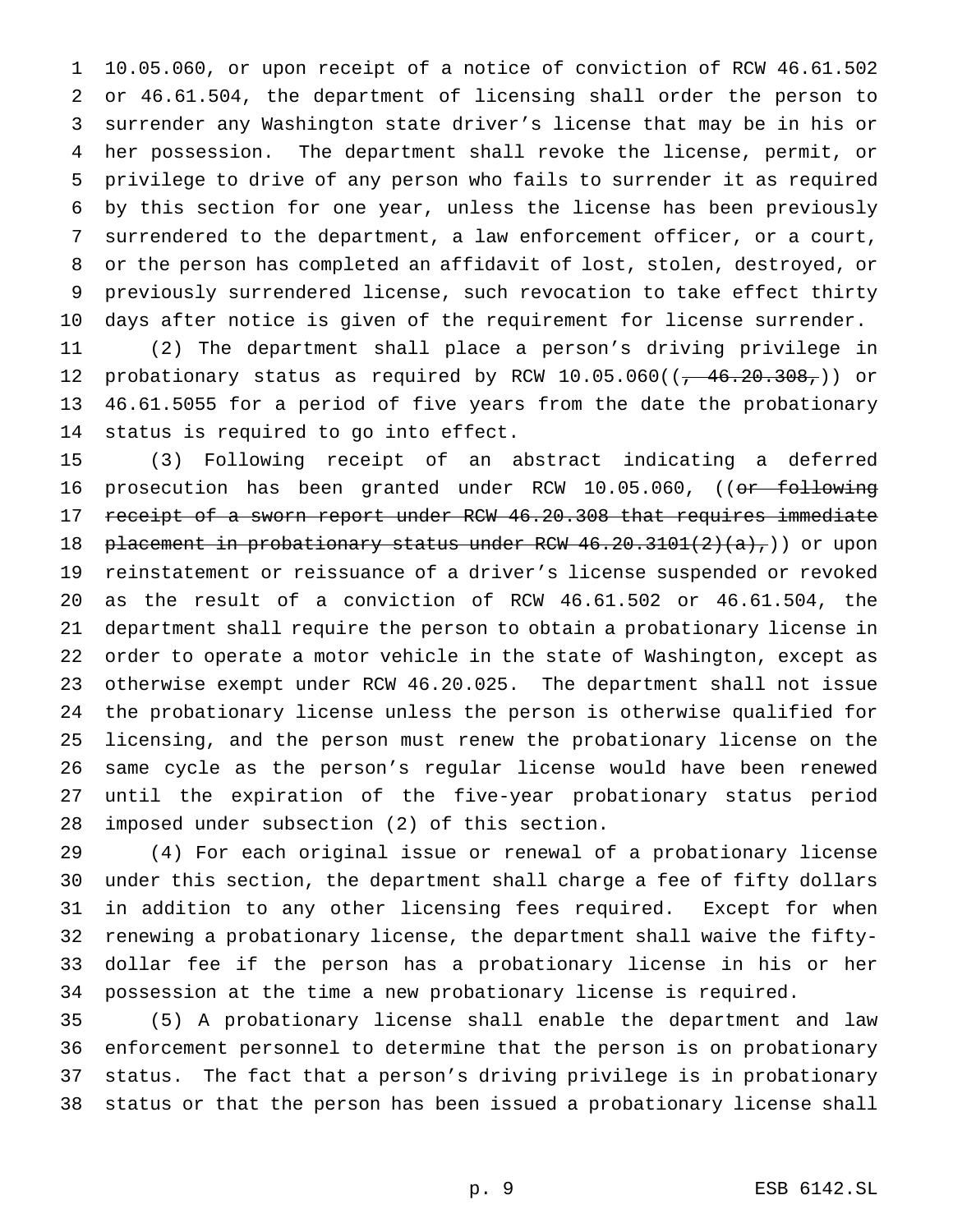not be a part of the person's record that is available to insurance companies.

 **Sec. 4.** RCW 46.20.391 and 1995 c 332 s 12 are each amended to read as follows:

 (1) Any person licensed under this chapter who is convicted of an offense relating to motor vehicles for which suspension or revocation of the driver's license is mandatory, other than vehicular homicide or 8 vehicular assault, or who has had his or her license suspended under RCW 46.20.3101 (2)(a) or (3)(a), may submit to the department an application for an occupational driver's license. The department, upon receipt of the prescribed fee and upon determining that the petitioner is engaged in an occupation or trade that makes it essential that the petitioner operate a motor vehicle, may issue an occupational driver's license and may set definite restrictions as provided in RCW 46.20.394. No person may petition for, and the department shall not issue, an occupational driver's license that is effective during the first thirty days of any suspension or revocation imposed for a violation of RCW 46.61.502 or 46.61.504 or pursuant to RCW 46.20.3101 (2)(a) or (3)(a). A person aggrieved by the decision of the department on the application for an occupational driver's license may request a hearing as provided by rule of the department.

 (2) An applicant for an occupational driver's license is eligible to receive such license only if:

 (a) Within one year immediately preceding the date of the offense that gave rise to the present conviction, the applicant has not committed any offense relating to motor vehicles for which suspension 27 or revocation of a driver's license is mandatory; and

 (b) Within five years immediately preceding the date of the offense 29 that gave rise to the present conviction or incident, the applicant has not committed any of the following offenses: (i) Driving or being in actual physical control of a motor vehicle while under the influence of intoxicating liquor; (ii) vehicular homicide under RCW 46.61.520; or (iii) vehicular assault under RCW 46.61.522; and

 (c) The applicant is engaged in an occupation or trade that makes it essential that he or she operate a motor vehicle; and

 (d) The applicant files satisfactory proof of financial responsibility pursuant to chapter 46.29 RCW.